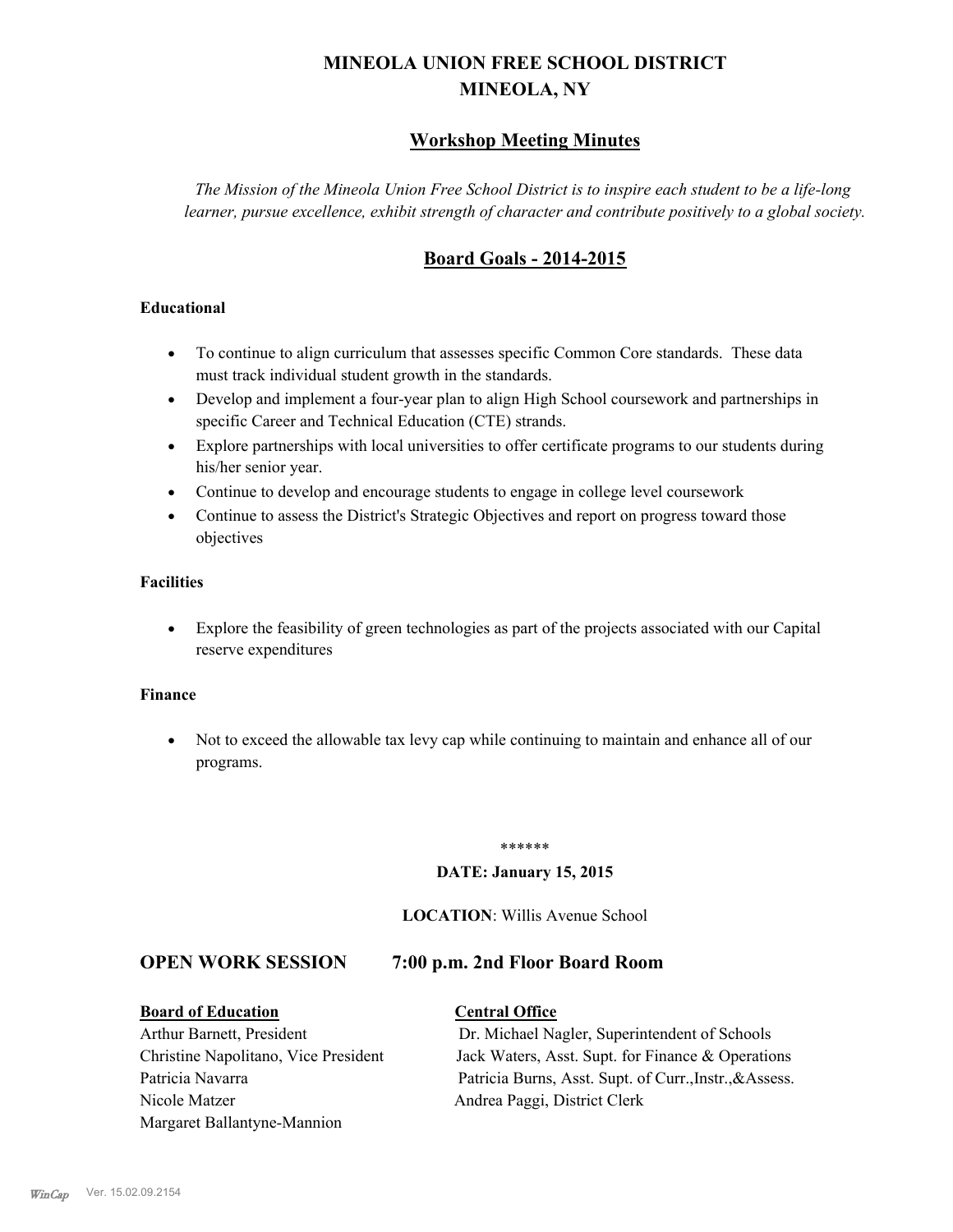#### **A. Call to Order - 7:05pm B. Pledge of Allegiance C. Reading of Mission-** Nicole Matzer

**D. Moment of Silent Meditation**

#### **E. Dais & Visitor Introductions**

Mr. Barnett stated that Christine Napolitano was not here tonight because she was representing the Board at the dinner for Congresswoman Carolyn McCarthy.

#### **F. High School Student Organization Report**

There was no Student Organization report this evening.

#### **G. BOE Reports**

#### **a. Comments from Board Trustees**

Margaret Ballantyne wished everyone a Happy New Year. She sends her congratulations to the two Intel Semifinalists from the High School.

Nicole Matzer also wished everyone a Happy New Year and congratulated the Intel finalist. She stated that she is looking forward to all of the upcoming events.

Patricia Navarra also wished everyone a Happy New Year. Ms. Navarra stated that it was nice to hear the positive views of the school district from the seniors in the community at the recent Village meeting.

#### **b. Comments from Board President**

Artie Barnett expressed his congratulations to the two Intel Semi-finalists, Dr. McGlade McCullouh, the teachers and Ed Escobar. Mr. Barnett stated that he had the opportunity to participate in the final Round Table discussion with Commissioner King, before he left to pursue his new position. Mr. Barnett felt honored that the Commissioner pointed out the accomplishments of the Mineola School District during the event.

#### **c. Comments from Superintendent**

The Superintendent reported that at the 3/5 Board Meeting, he will be making an announcement about another award that Mineola will be receiving. Dr. Nagler stated that he wanted to talk a little about the Intel Semi-finalists. First, he would like to acknowledge that in addition to Monika Dharia and Charlotte Ring, there were two other students from the High School that entered the competition, Craig VandeStouwe and Kevin Augustine. All described the application process to him as being "the worst of their lives" and it took place in the middle of the college application process. The report that they were required to submit was 25 pages. He added that the research starts in January of their junior year. Dr. Nagler also reported that Charlotte Ring completed all of her research in the old lab at the High School. He congratulated each of the students.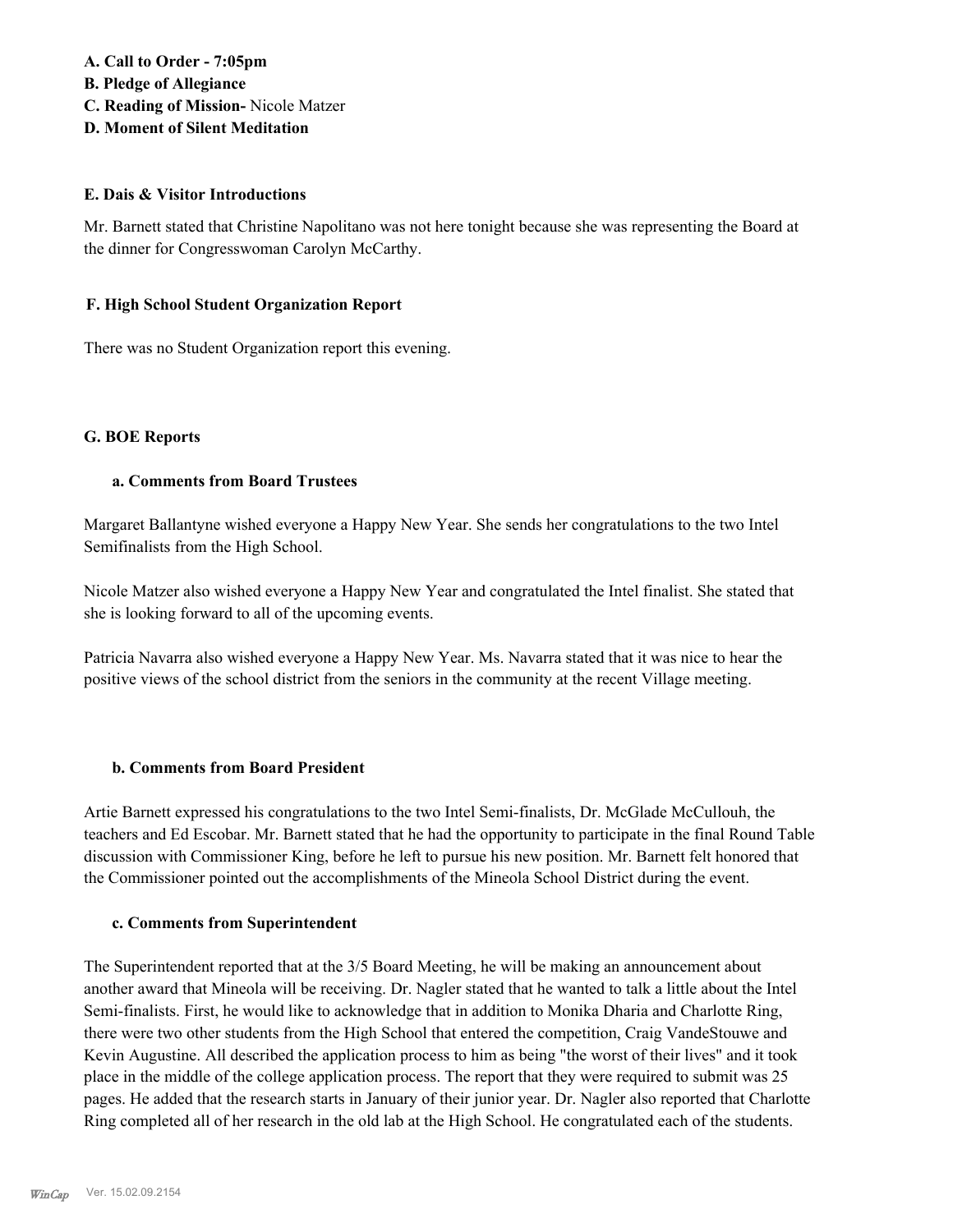Dr. Nagler stated that the School Climate Survey for Jackson Avenue, the Middle School and the High School has gone out to parents, students and faculty. He thanked those individuals who have already completed the survey. This is the third year for the climate survey for the High School. This survey is asking how we are doing and how can we improve. Dr. Nagler would like to have more parents participate (only 13% have participated). The survey takes approximately 5- 7 minutes to complete and there is a link to the survey on the website.

Dr. Nagler reported that Michael Mark, architect, will be at the January 29th Business Meeting to do a followup presentation regarding the turf field. Mr. Mark has filed with the State to get Mineola into the system, for when the project is ready to be submitted for approval. Mr. Mark will be back to address the issues that were raised at the time of his first presentation: field in-fill options, concession building options, cost for replacement and cost for resurfacing the track at the High School. The Superintendent also reported that the First Lego League Tournament will take place on January 31st at Mineola High School. It is expected that there will be approximately 1200 students and their parents attending this event. Also, on January 31st, the Booster Club's biggest fundraising event the Mustang Stakes will be held at the Mineola Knights of Columbus. Septa will be sponsoring a Flapjack Fundraiser at AppleBee's on 2/28 from 8am to 10 am.

#### **H. Old Business**

Mr. Barnett asked the Board if there was any old business, but they did not have any. Mr. Barnett asked the Superintendent if there were any updates on projects. The Superintendent reported that bids would open tomorrow for the window, door and pointing projects by building. Mr. Barnett requested that the Board set-up two public policy meeting dates in March and April and hopes that this review will be completed by May. The Superintendent stated that this process is near completion and feels it will be done by May. There was no other old business.

#### **I. New Business**

There was no new business this evening.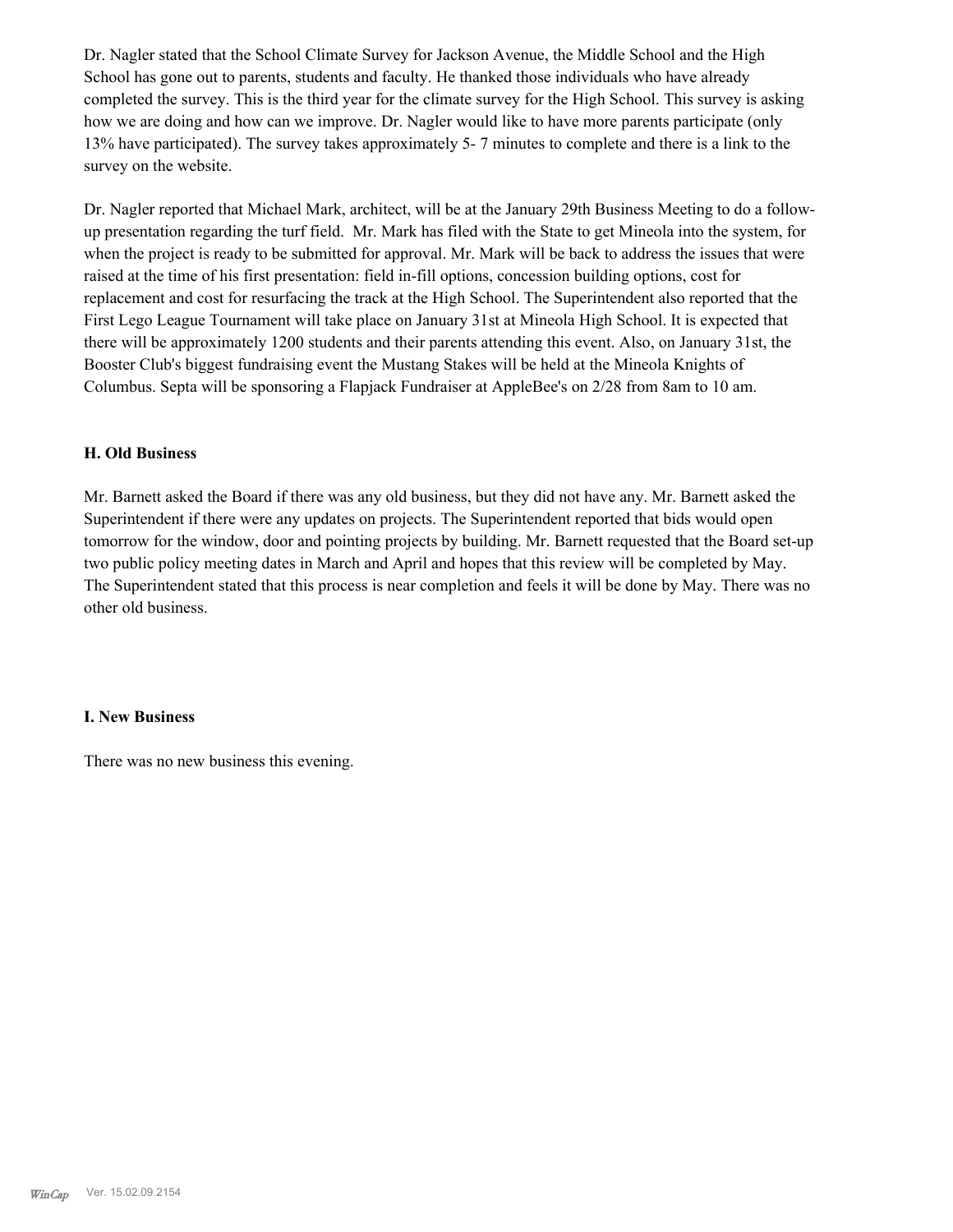#### **J. Consensus Agenda**

**RESOLUTION # 28 -BE IT RESOLVED** that the Board of Education approves the consensus agenda items J.1.a. through J.6.c., as presented.

**Motion:** Margaret Ballantyne **Second:** Nicole Matzer

Discussion: The Superintendent commented there are several retirements listed in this agenda. He stated that these are all quality teachers that will be missed and he wishes them all well. He noted that this is a particularly high number of retirements. The Board members also expressed their best wishes to the teachers. There were no other comments or discussion.

Yes: Margaret Ballantyne **No:** None Nicole Matzer Patricia Navarra Arthur Barnett

**Passed:** Yes

#### 1. **Accepting of Minutes**

That the Board of Education accepts the minutes of the December 11, 2014 Business Meeting as presented. a.

#### 2. **Instruction**

- a. Resignation(s)
- That the Board of Education accepts the resignation of Allison M. Doyle, Permanent Substitute Teacher, effective December 5, 2014. 1.
- That the Board of Education accepts, with regret, the resignation of Denise E. Zunno, Health Teacher, for the purposes of retirement, effective June 30, 2015. 2.
- That the Board of Education accepts, with regret, the resignation of Suzanne Sabatini, Math Teacher, for the purposes of retirement, effective June 30, 2015. 3.
- That the Board of Education accepts, with regret, the resignation of Michael S. Robilotto, Physical Education Teacher, for the purposes of retirement, effective June 30, 2015. 4.
- That the Board of Education accepts, with regret, the resignation of Judith L. Shaughnessy, Librarian, for the purposes of retirement, effective June 30, 2015. 5.
- That the Board of Education accepts, with regret, the resignation of Vincenzina Dziorny, Special Education Teacher, for the purposes of retirement, effective June 30, 2015. 6.
- That the Board of Education accepts, with regret, the resignation of Maryanne Beach, English Teacher, for the purposes of retirement, effective January 1, 2015. 7.
- That the Board of Education accepts, with regret, the resignation of Lucy A. Long, Special Education Teacher, for the purposes of retirement, effective June 30, 2015. 8.
- b. Appointments Instruction
- That the Board of Education approves the appointment of Maryanne Beach, to the position of part time Reading Teacher, effective January 5, 2015. 1.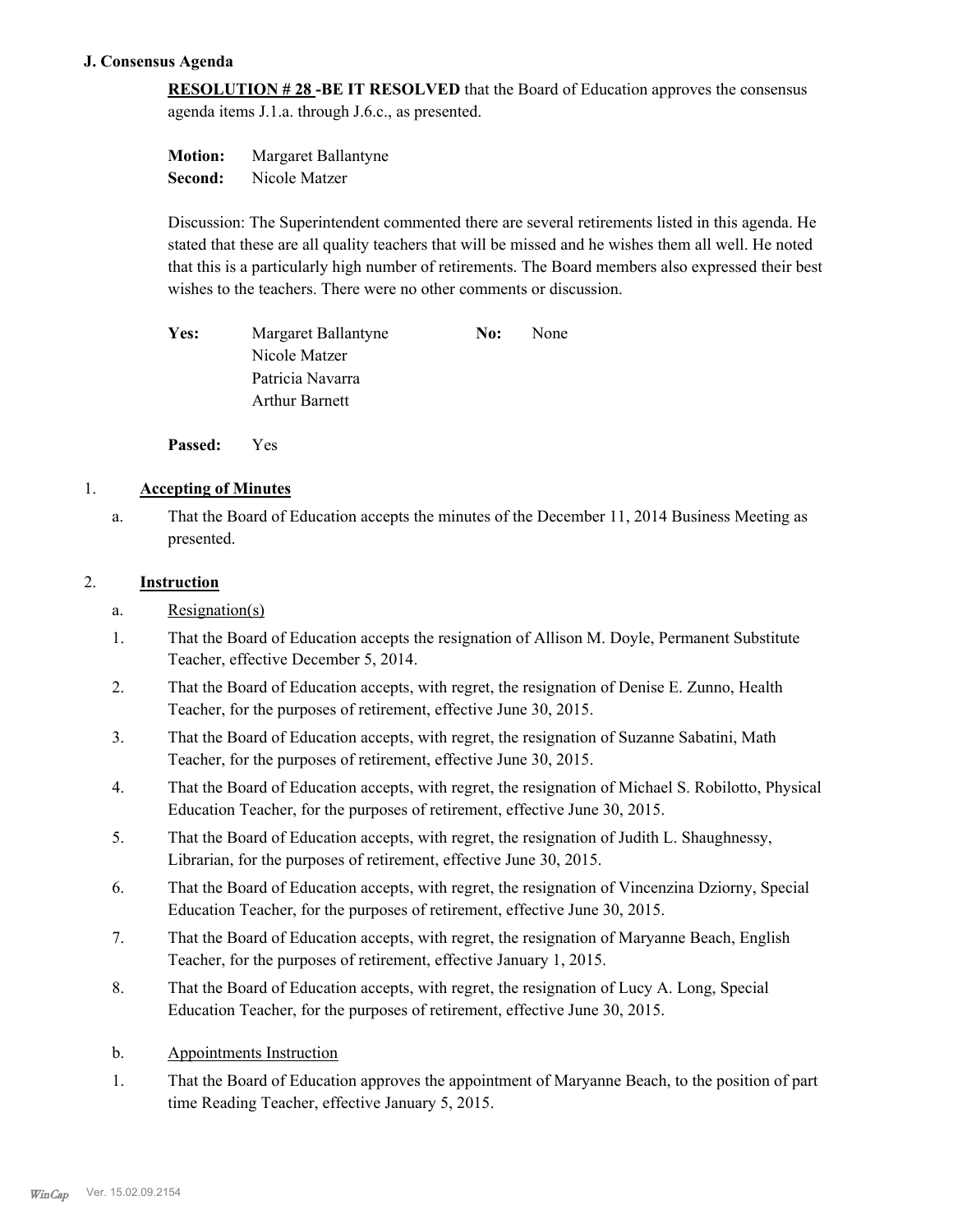Appointment(S) Sub Teacher per diem c.

The Board of Education accepts the following individual(s) as Per Diem Substitute Teacher(s) for the current school year, at a daily rate of \$100.00 per day; and retirees at a daily rate of \$125.00 per day.:

| <b>EMPLOYEE NAME</b>  | <b>EMPLOYEE CERTIFICATION</b>    |
|-----------------------|----------------------------------|
| Michelle C. Rodriguez | Childhood Education (Grades 1-6) |
| Maria Kaloudis        | Childhood Education (Grades 1-6) |

- 3. Virginia Barrezueta Childhood Education (Grades 1-6)
- d. Appointments 45 Day Subs
- That the Board of Education approves the appointment of Lauren Miraglia, to the position of 45 Day Substitute Teacher for Stephen Mitchell, effective January 5, 2015 to on or before June 30, 2015. Salary: Days 1-20, \$100.00, Days 21-39 \$110.00, Days 40-45 \$120, Day 46 BA, Step1, \$58,706. 1.
- e. Appointment(S) Perm Sub
- That the Board of Education approves the appointment of Michelle C. Rodriguez, to the position of Permanent Substitute Teacher, effective approximately January 12, 2015 to May 31, 2015. Salary: \$100 per day. 1.
- The Board of Education approves the appointment of Maria Kaloudis, to the position of Permanent Substitute Teacher, effective January 5, 2015 to May 31, 2015. Salary: \$100 per day. 2.
- That the Board of Education approves the appointment of Virginia Barrezueta, to the position of Permanent Substitute Teacher, effective January 12, 2015 to May 31, 2015. Salary: \$100 per day. 3.

#### 3. **Civil Service**

- a. Resignation(s)
- That the Board of Education accept the resignation of Donna Renda, part time Teacher Aide at the Jackson Avenue School, effective December 23, 2014. 1.
- b. Appointments
- That the Board of Education approve the appointment of Barbara Wenz, to the position of 12 month Sr. Typist Clerk in the Main Office of the High School, to replace Marie DeSpirito, effective January 6, 2015. Salary will be \$65,072 on Step14. 1.
- That the Board of Education approve the appointment of John Hassell, Cleaner Sub, to the position of Maintainer Sub, for Joe Filomena who is on a Medical Leave of Absence, effective 01/06/2015. Salary is \$20 per hour. 2.
- That the Board of Education approve the appointment of Meghan Marie Tiangco, to the position of Nurse Sub, effective January 20, 2015. Salary is \$125 per day. 3.
- c. Leave(s) of Absence
- That the Board of Education approve a paid Medical Leave of Absence to Anthony Reid, 10 month Bus Driver, due to surgery, effective December 12, 2014. He will be on leave for approximately three weeks. 1.
- That the Board of Education approve a paid Medical Leave of Absence to Jose Ayala, Cleaner at the High School, due to surgery, effective December 19, 2014 through March 23, 2015. 2.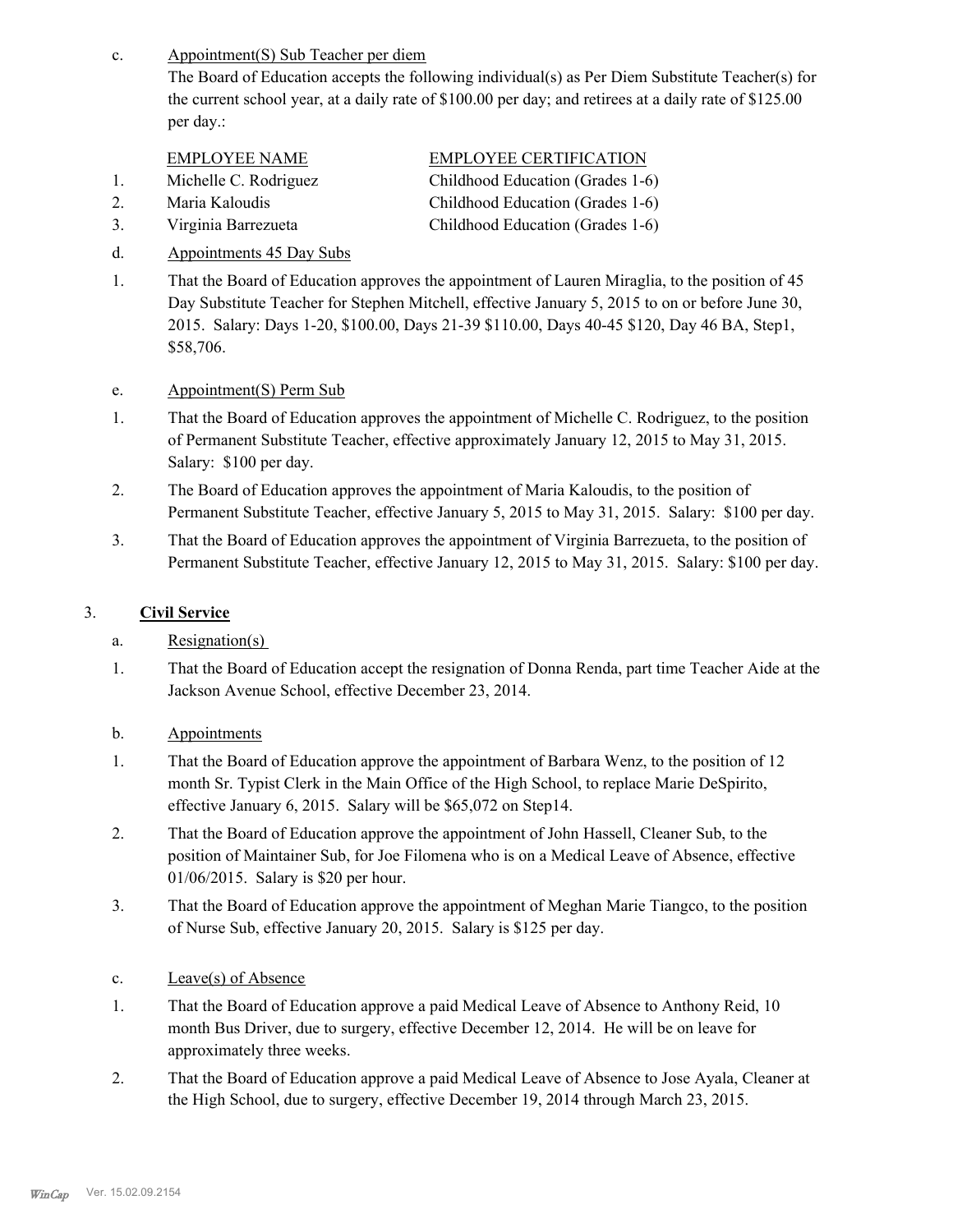- d. Resignation(s)
- That the Board of Education accepts, with regret, the resignation of Elaine T. Cook, for the purpose of retirement, effective April 29, 2015. 1.
- e. Leave(s) of Absence
- That the Board of Education grant a request to Joseph Filomena, Maintainer, for an Unpaid Medical Leave of Absence, due to post-surgery restrictions, effective December 8, 2014. Recommendation by doctor is a four month leave. 1.
- That the Board of Education extends a request to Niloofar Lahijani, part time Teacher Aide at Meadow Drive, for an Unpaid Medical Leave of Absence, effective December 18, 2014 until further notice. 2.
- f. Civil Service: Other
- That the Board of Education approve a change in title from Stenographic Secretary to Senior Typist Clerk for the secretary to the principal position at Mineola High School, effective January 6, 2015. 1.
- That the Board of Education approve a change in title from Senior Typist Clerk to Typist Clerk for the IL secretary position at Mineola High School, effective January 5, 2015. 2.

#### 4. **Business /Finance**

#### a. **Budget Appropriation Adjustment**

1. That the Board of Education approves the transfer of funds, in the amount of \$24,000 from Budget code: 9760 700 00 7399 to Budget code: 1620 450 00 0000 to cover annual Sprint charges for Ipads for students that do not have internet service available at home.

2. That the Board of Education approves the transfer of funds, in the amounts of \$3,000 from Budget code: 1310 200 00 0000, \$3,000 from Budget code: 2110 200 00 0000, and \$2000 from Budget code: 2110 200 07 0000 for a total of \$8000 to Budget code: 2110 200 00 2400 to cover the purchase of drums.

#### 5. **Other**

Approval of New 2015 Standard Mileage Rate

a. That the Board of Education approves the new 2015 IRS Mileage Reimbursement Rate for approved travel at a rate of 57.5 cents per mile effective January 1, 2015.

#### **Business/Finance: Disposal of District Property** 6.

That the Board of Education approves the disposal of the following district property, according to Policy #6900, declaring them obsolete:

- a. Wheeler Balancer- outdated and does not work on newer buses.
- b. Tire Changer- outdated and does not work on newer buses.
- Various textbooks which are no longer being used in the textbook loan program and cannot be sold. c.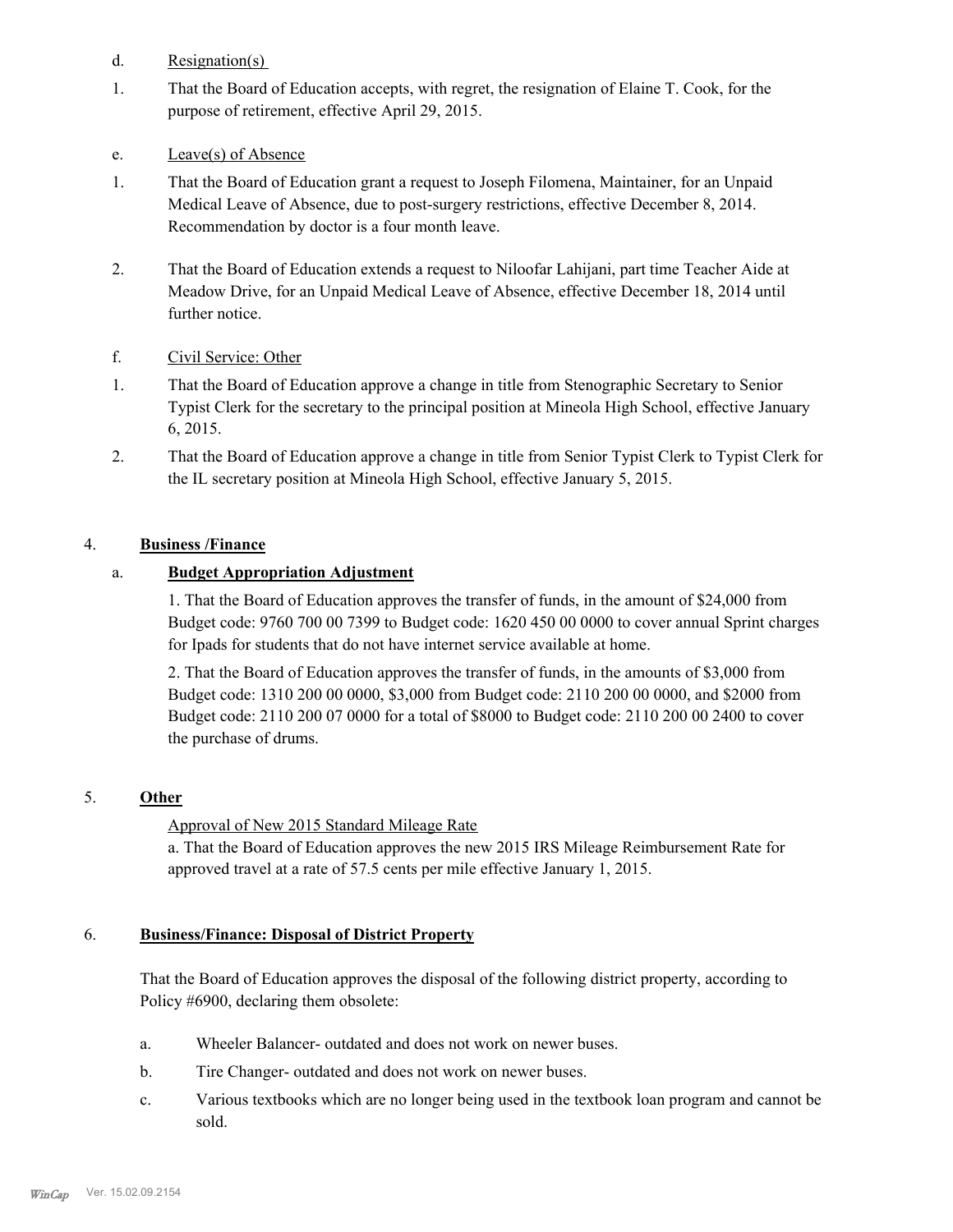#### **K. Superintendent's Report**

Superintendent of Schools' Reports for 1/15/15 Presentations:

1. The Future of K-12 Specials

2. Senior Projects

The Superintendent introduced Ed Escobar, Gary Desire and students Elizabeth Brown and Jonathan Wilson to present "Senior Projects- Mineola High School". \*This presentation can be found on the District website, on the Board of Education page, under the heading presentations. Ed Escobar stated that before he begins tonight, he would like to first acknowledge the two Intel Semi-finalists, Monika Dharia and Charlotte Ring. Mr. Escobar stated that this is a credit to the District and the Board of Education. This is a great honor and hopefully they will continue in the competition.

Mr. Escobar reported that the Senior Projects ties to making students college and career ready. It has been interesting to hear what the students come back with when they have completed their projects. Mr. Escobar introduced, Gary Desiree, Instructional Leader. Mr. Desire stated that he has been at the High School for 13 years and in his opinion, Senior Project is the 2nd most important course (after math). This is his first year overseeing this course. He stated that this course provides an important bridge from high school to college and the world of work by having students extend their learning beyond the school's walls. The students design and implement independent learning plans to explore an area of personal interest. Mr. Desire explained the requirements of the Senior Project course: one semester of the senior year, every other day in the class schedule and 1/4 credit. Students have three options to choose from:

Choice A: 5-7 page paper, 10 hours field work and a presentation.

Choice B: 12- 15 page paper, no field work and a presentation.

Choice C: Internship; or Creative Endeavor; or Service Project.

Mr. Desire stated the emphasis is on looking for career oriented projects. He displayed a list of some examples of projects from the class of 2015: Nassau County Museum of Art, Veterinarian, Sports Marketing, Music Production, Real Estate, Nursing, Physicians Assistant, Dentistry, Law, Physical Therapy, Speech Pathology, Elementary School Teaching, Cosmetology, Computer Science and Texting and Driving: A Simulation.

Mr. Desire introduced two of the current seniors from the High School to present their senior projects to the group. First, Elizabeth Brown presented "Careers in Health Professions: Nursing". She described her internship which took place at the Belleayre Mountain First Aid Office. Elizabeth Brown was able to see the daily procedures of the head nurse as well observe the different patients and scenarios that arise. She would like to go into the medical field after graduation. Elizabeth presented a few of her experiences from the internship. In her final reflection, Elizabeth stated that this internship helped to reinforce her desire to pursue a career in the medical field and she had learned a great deal during this experience. Mr. Desire introduced Jonathan Wilson, who completed his internship at the Nassau County Museum of Art. Jonathan explained that he developed an interest in art after visiting Europe this past summer. He wanted to see how people can make it a career. He explained the process that he went through to secure an internship including emailing potential employers, interviewing, setting up a schedule and learning his responsibilities. Jonathan listed what he learned from this internship. Some of the items included: dealing with people and their problems, commitment to the job, time management skills and more information about specific art and exhibits. Jonathan reflected on this experience and he stated that it was a great learning experience which helped with some of his personal goals. He also stated that it created a new appreciation for museums and opened his eyes to see art in a different way. Mr. Desire concluded the presentation. He stated that Senior Projects are the culmination of career exploration that begins in grade 8 with an exploration of careers and clusters; "Strengths Explorer" in 9th grade; Career Profiler (Overview, Knowledge and skill, Tasks and Activities,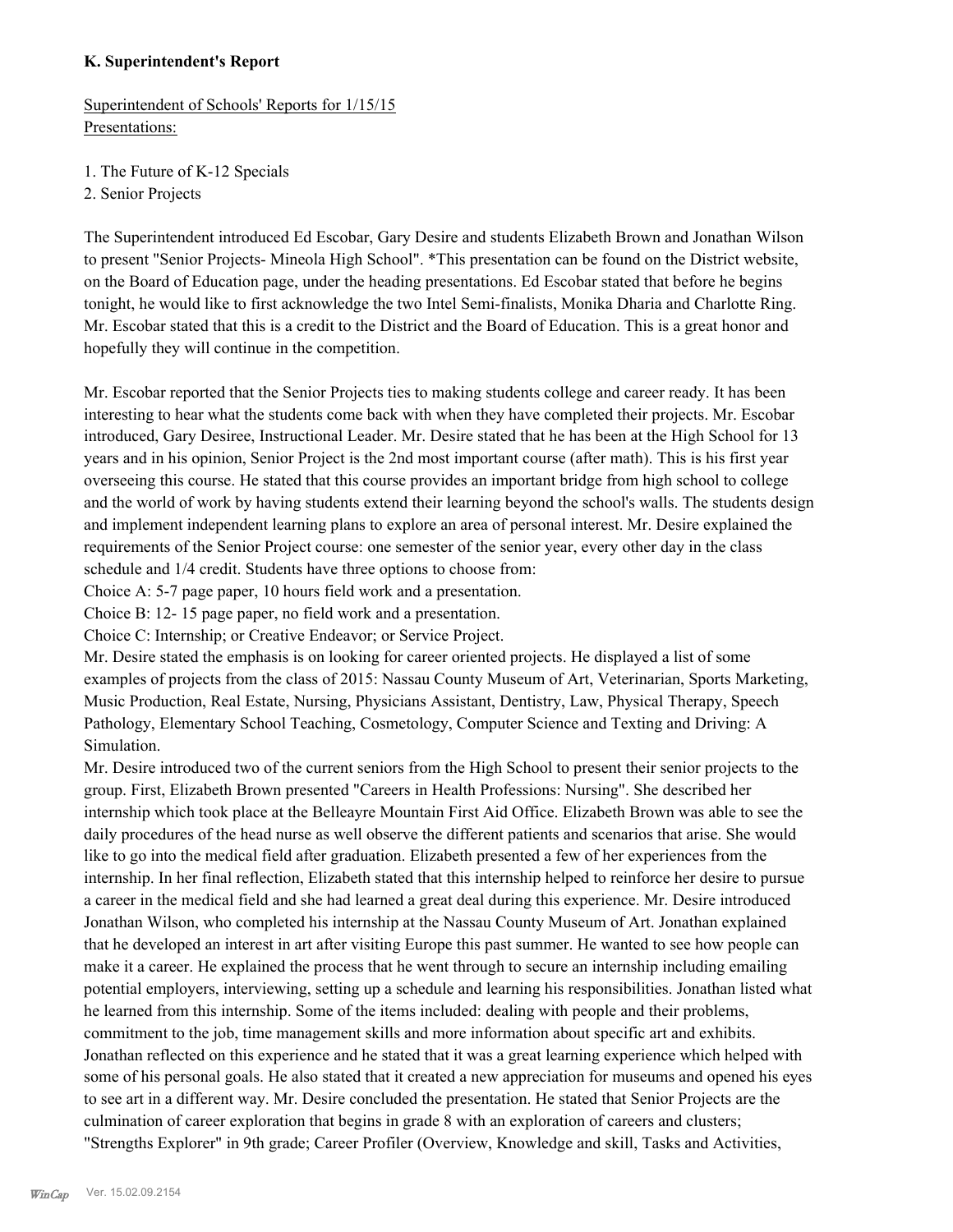Wages) in the 10th grade, and Career Day in the 11th grade. He added that students develop many skills including presenting, interpersonal and practical, on the job experience. Next there were questions and comments from the Board. Mr. Barnett stated that he has seen some changes in the senior projects over the years and they seem to be shifting from service projects to career oriented. Mr. Escobar feels that the students passion really comes out in these projects. Dr. Nagler thanked Elizabeth and Jonathan for their presentations and asked why they did not choose to just write a paper. Both of them expressed that they wanted a hands-on experience and both felt that they learned a lot. Elizabeth stated that she feels that it is a good thing that students have three different options when selecting a senior project.

Tonight's second presentation by Dr. Nagler was an "Update on Board Goals and Initiatives for K-12 Electives". \*This presentation can be found on the District website, on the Board of Education page, under the heading presentations. Dr. Nagler would be presenting various considerations for the Board with respect to the K-12 Electives. Dr. Nagler began by presenting the major goals and initiatives: Coding, Dual language/Language Immersion/Elementary Spanish, STEAM, and CTE- career and technical exposure.

The Superintendent discussed Jackson's Extention Program and stated what's old is new again. Currently, they are using a Science rotation and it is working well. We are now looking how it can be expanded for recess and physical education. The use of the rotation will restore recess 5 times per week, fully complies with the PE mandate and opens up additional time for specials. Dr. Nagler stated that for PE-  $1/2$  the students from 4 classes would participate in PE with two teachers. The rest of the students would work with their teachers on guided reading; this could run in all three programs. Dr. Nagler displayed a chart for coding in each grade and the frequency.

Next, Dr. Nagler discussed Spanish in the schools. Currently, the three options are: Dual-language, Immersion and 2 times per week. The plan is to phase out the option of Spanish- two times per week and replace with the other options. The future considerations include: Jackson combination, what to do in the Middle School and do we maintain 2 times per week and if so what are the expectations of this program. Dr. Nagler displayed a chart of Spanish options and timelines by grades. Some of the highlights include: for k-12 the parent choice will be either dual language or immersion and phase out 2x Spanish; Jackson Avenueparent choice to continue dual language or immersion and phase out 2x Spanish; at the Middle Schoolstudents continue dual language and immersion as they enter and current 4th grade will have the option to continue. A voluntary hybrid online course is being created. At the High School students will have five language choices- Spanish, French, Italian, Latin and Portuguese. Dr. Nagler stated that the goal is for the dual language and immersion students will take the regents in grade 8.

Next, the Superintendent discussed STEAM. Dr. Nagler stated the plan would include adding a science teacher at Meadow Drive and Hampton Street. For the 7th grade, an alternate day of math will be added. In the High School, there will be a change in the math offerings to students including: -Eliminate pre-geometry and intermediate algebra and reduce probability and statistics to 1 section. -Offer extended time for regents level coursework: 8th grade- double period Algebra, 9th grade- 1.5 periods of Geometry, 10th grade double period Algebra II and Trigonometry, and 12th grade add College Algebra. -New electives to be offered: AP computer science A, game maker programming, robotics, digital production.

The final area of discussion by the Superintendent was CTE- Career and Technical "Exposure". Dr. Nagler stated that the goal would be to ensure that all students have an experience in the specific career coursework. By 11th and 12th grade, we would make enough electives available so students can pursue areas of interest: STEAM, Communications and Health. The final piece would be establishing the Partnership with Queensboro.

Dr. Nagler asked the Board if there were questions or comments. Ms. Navarra stated that she is very happy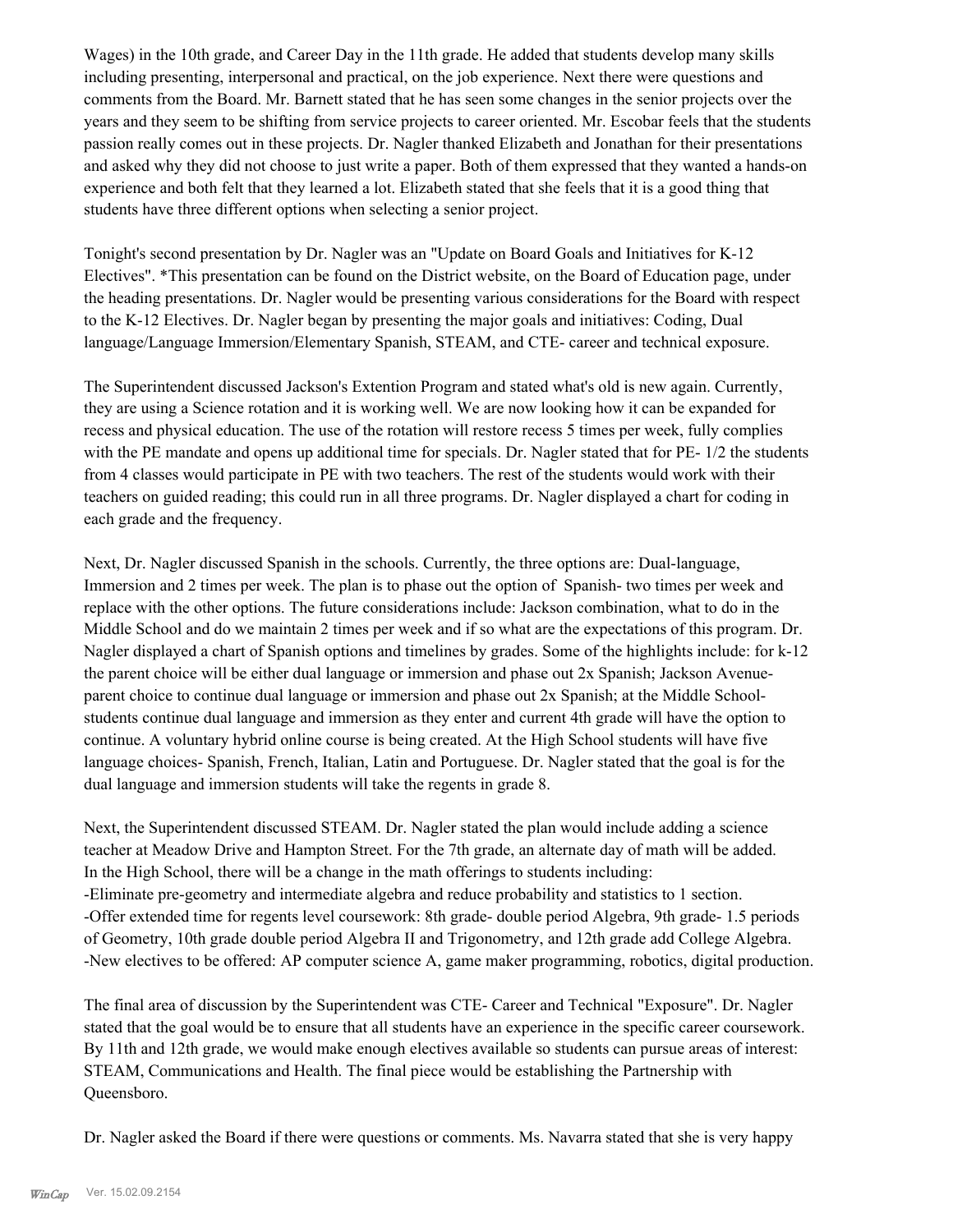with the science rotation program and how it is working. Dr. Ballantyne loves to see the integrated learning and to see that PE and recess will be back. She also stated that the foreign language offerings are exactly as they should be. Mr. Barnett asked a question with respect to CTE- will there be some students who are not ready to take advantage of the 11th and 12th grade electives. Dr. Nagler stated that there will be student (approximately 10%) who will need this time for graduation requirements. He added that more students should be able to pass trigonometry and we need to plan for how to accomplish it. Dr. Nagler stated that the High School is on board with this plan and is working very hard. Ms. Napolitano asked about the type of feedback given by students about coding. Dr. Nagler stated that the feedback is different based upon the students asked. He added that the best indicator of interest will be what courses are running. Mr. Escobar stated that the new programs are a work in progress. He added that by giving students the opportunity to explore their interests, students are having fun and geared towards achieving. Mr. Escobar said that it is refreshing to see the work that is going on at the High School. Ms. Napolitano asked Mr. Escobar if these changes have been discussed at the PTSA meetings. He replied that he had not discussed these changes yet, but he will at upcoming meetings. Ms. Navarra stated that she is very excited about all that is going on at the high school. Dr. Nagler had one final comment regarding this presentation; next week a language survey will be sent out.

#### Superintendent Comments

The Superintendent had no additional comments this evening, but stated that he was in need of an Executive Session.

#### **L. Executive Session Time: 8:45 p.m.**

At 8:45pm, a motion was made for the Board of Education to go into Executive Session to discuss negotiations.

| <b>Motion:</b> | Nicole Matzer                                                                                             |     |      |
|----------------|-----------------------------------------------------------------------------------------------------------|-----|------|
| Second:        | Margaret Ballantyne                                                                                       |     |      |
| Yes:           | Margaret Ballantyne<br>Nicole Matzer<br>Patricia Navarra<br>Christine Napolitano<br><b>Arthur Barnett</b> | No: | None |

**Passed:** Yes